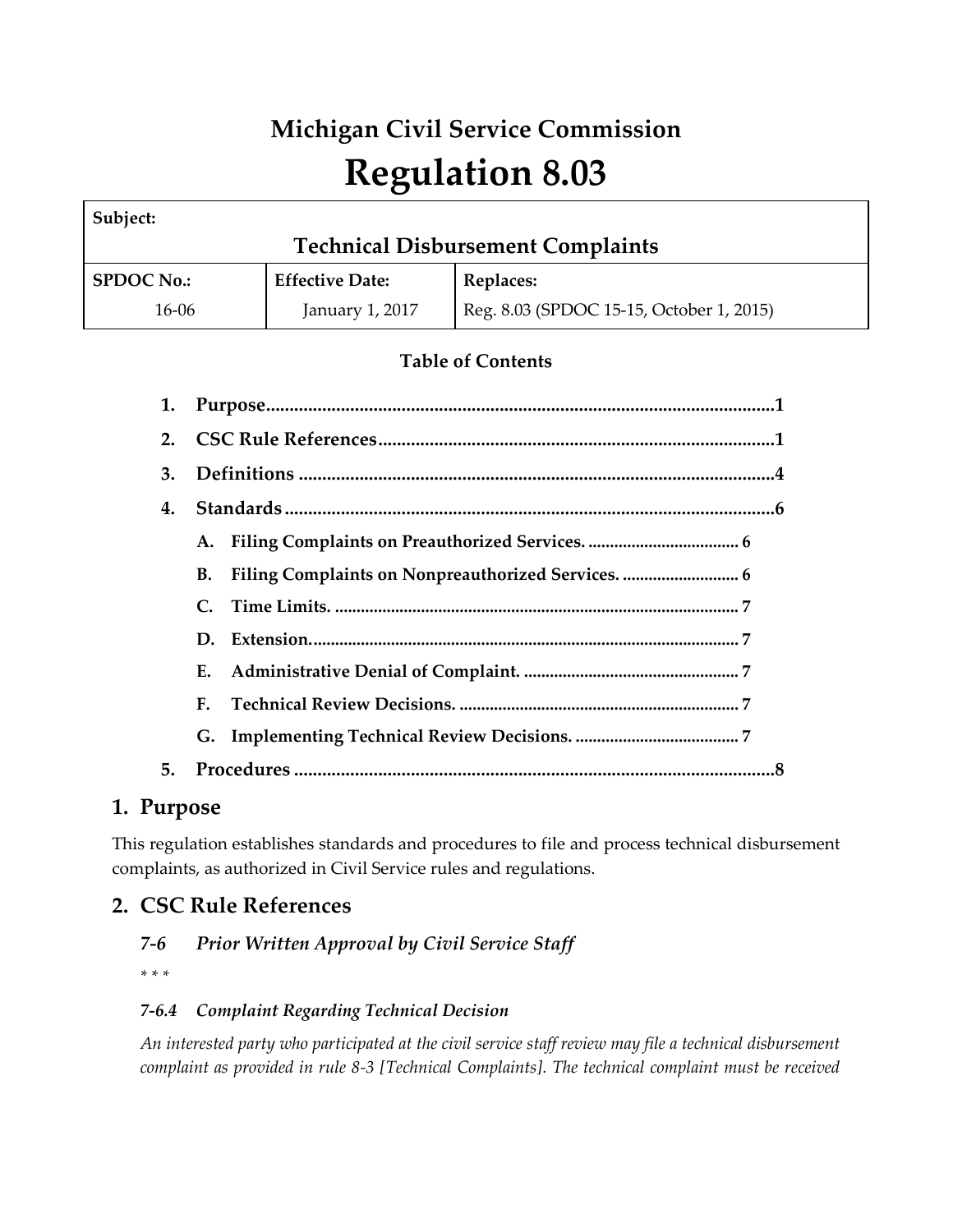*by the civil service technical review staff and all other interested parties within 14 calendar days after the date the technical disbursement decision is issued.*

### *7-7 Preauthorized Approval*

*\* \* \** 

### *7-7.5 Complaints or Appeals*

*Any complaint regarding the use of the preauthorized approval process or any disbursements for personal services made or authorized under the preauthorized approval process must be brought under the procedures authorized in rule 7-9. Any complaint regarding a technical decision to add personal services to the preauthorized list must be brought by an interested party under the technical appeal procedures in rule 8-3 [Technical Complaints].*

*\* \* \** 

### *8-3 Technical Complaints*

### *8-3.1 Complaint Regarding Technical Decision Authorized*

*An authorized individual, appointing authority, or organization may file a technical complaint with civil service technical review staff, as provided in this rule and the regulations.*

*\* \* \** 

*(b) Technical disbursement complaint. An interested party authorized in rule 7-6.4 [Complaint Regarding Technical Decision] may file a technical disbursement complaint.*

*\* \* \** 

### *8-3.2 Time Limits*

*\* \* \** 

*(b) Other technical complaints. A technical classification complaint or technical disbursement complaint must be filed within 14 calendar days after the date the civil service staff issued the original technical decision.*

### *8-3.3 Civil Service Technical Review*

- *(a) Referral to technical review officer. If the technical complaint is not administratively dismissed under rule 8-4 [Summary Dismissal], a technical review officer shall conduct an expeditious review in accordance with the civil service rules and regulations.*
- *(b) Technical review procedures.*
	- *(1) Hearing not authorized. A technical review officer is not authorized to conduct a hearing.*

*\* \* \** 

*(3) Technical review decision. At the conclusion of the technical review, the technical review officer shall issue a final technical review decision setting forth the review officer's material*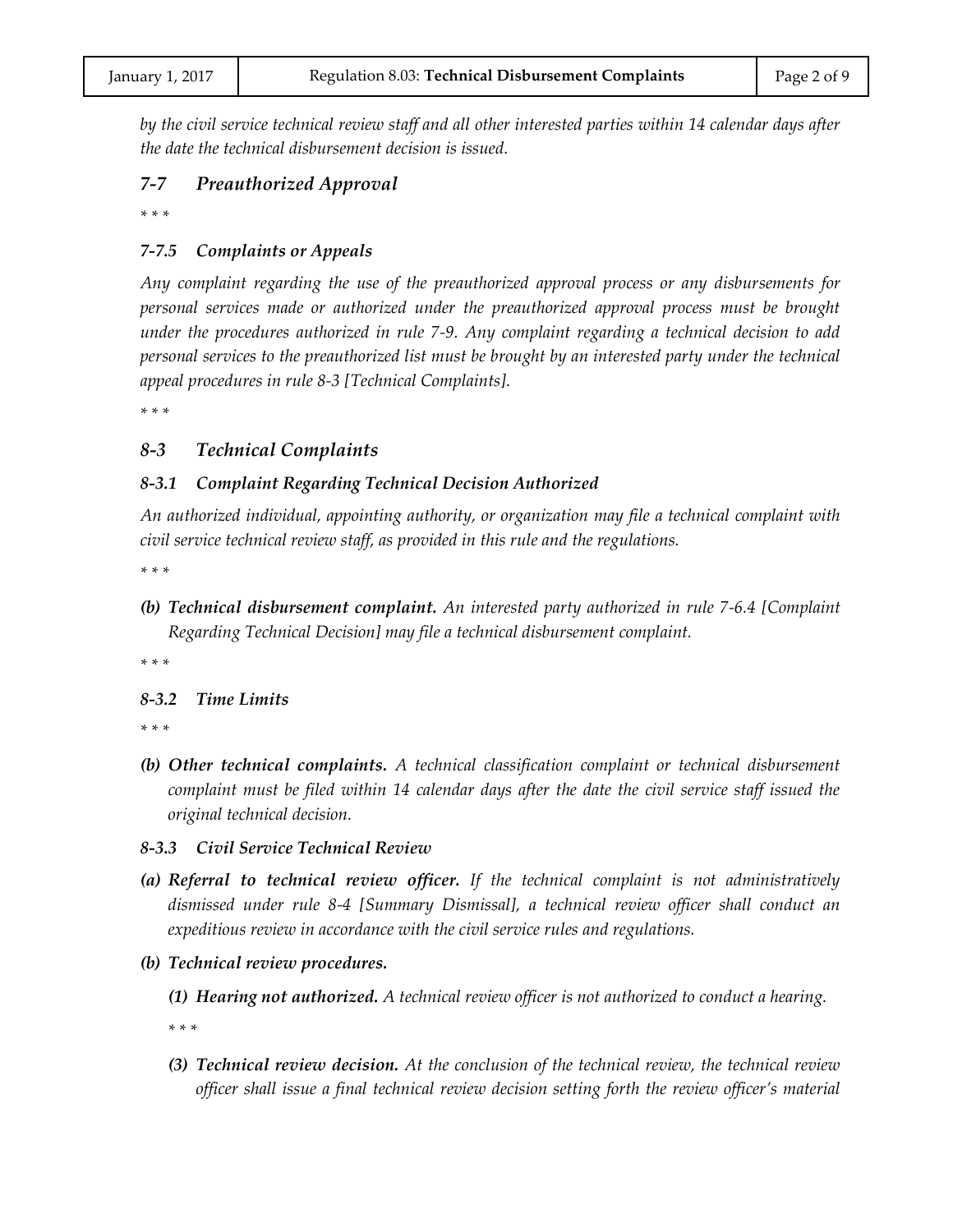*findings of fact, conclusions of law, and remedial orders, if any. The final technical review decision shall be based on (1) the technical expertise of the review officer, (2) the civil service rules and regulations, (3) agency records, and (4) the documents and written submissions of the parties. In a review of a technical appointment complaint, the technical review officer shall also consider the written recommendation of the hearing officer on any certified question of fact.*

#### *8-3.4 Further Appeal to Commission Authorized*

*An interested party in a technical review proceeding may file an appeal of a final technical review decision, including a summary dismissal of the technical complaint, to the civil service commission, as provided in the civil service rules and regulations.*

#### *8-3.5 Effective Date of Decision of Technical Review Officer*

*\* \* \** 

- *(b) Technical disbursement review. A final technical review decision on a technical disbursement complaint is effective as follows:*
	- *(1) Request approved.*
		- *(A) If an initial civil service staff decision approving a request became effective under rule 7- 6.3 [Effective Date of Staff Decision], a decision of a technical review officer also approving the request is effective immediately and the appointing authority may continue to make disbursements for the personal services until the civil service commission or a court of competent jurisdiction rules otherwise.*
		- *(B) If civil service staff initially denied a request, a technical review decision approving a request is effective 15 calendar days after the date the decision is issued, unless a later*  date is specified in the decision. An interested party intending to appeal the technical *review decision to the civil service commission may file a request that the state personnel director order the effective date of the decision stayed pending appeal. The request for a stay must be filed within 14 calendar days after the date the technical review decision is issued. The director may stay the effective date of the technical review decision pending appeal to the commission if the director determines that (1) it is unlikely that the request meets any of the standards for approval and (2) a stay is in the best interests of the classified service.*
	- *(2) Request denied. If civil service staff initially approved a request, a technical review decision disapproving the request is final and binding on the parties 29 calendar days after the date the decision is issued, unless either (1) the decision provides for a later effective date or (2) an interested party files a timely application for leave to appeal to the civil service commission within 28 calendar days after the date the decision was issued. If an interested party files a timely application for leave to appeal, the effective date of the technical review decision is automatically stayed and the appointing authority may continue to make disbursements for*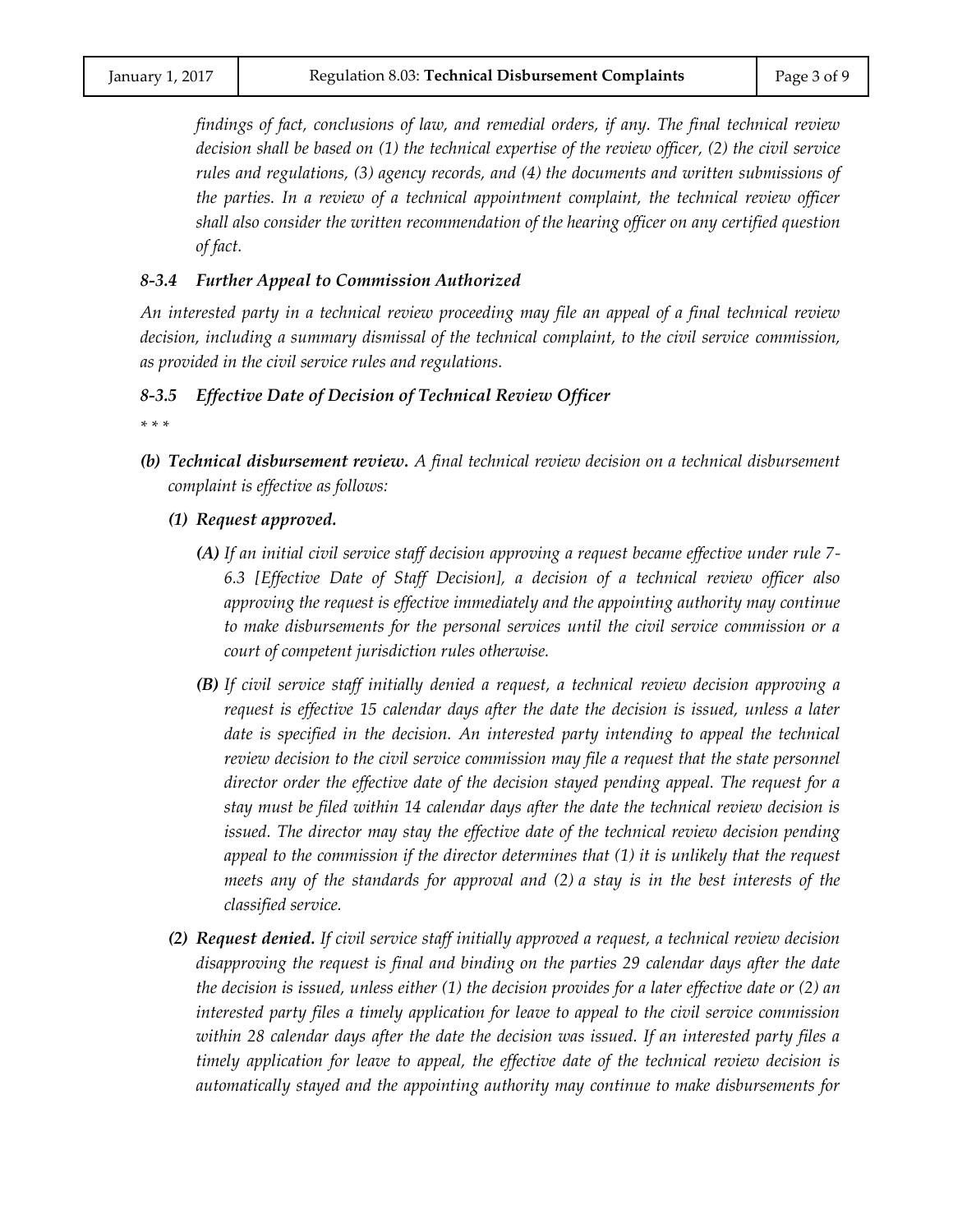*the personal services until the civil service commission or a court of competent jurisdiction rules otherwise.*

*\* \* \** 

### *8-4 Summary Dismissal of Grievance Appeal or Technical Complaint*

*A civil service adjudicating officer may summarily dismiss a grievance appeal or technical complaint for any of the following reasons:*

- *(a) Not authorized. The adjudicating officer lacks the authority to consider the grievance appeal or technical complaint under the civil service rules and regulations for either of the following reasons:*
	- *(1) The grievant or technical complainant is not authorized to file the grievance, grievance appeal, or technical complaint.*
	- *(2) The subject matter of the grievance, grievance appeal, or technical complaint is not reviewable in the forum selected.*
- *(b) Lack of jurisdiction. Civil service staff or the civil service commission lacks jurisdiction over a necessary party or over the subject matter of the grievance appeal or technical complaint.*
- *(c) Untimeliness. The grievance, grievance appeal, or technical complaint was not filed timely.*
- *(d) Another action pending. Another civil service action has been initiated between the same parties involving substantially the same grievance or technical complaint.*
- *(e) Barred by prior claim. Substantially the same grievance or technical complaint was adjudicated to finality in another action between the same parties.*
- *(f) Failure to respond. A grievant or technical complainant fails to respond to a deficiency notice issued by civil service staff, as provided in the civil service rules and regulations.*

# **3. Definitions**

### **A. CSC Rule Definitions.**

- *1. Adjudicating officer means the state personnel director or other civil service administrative officer, technical review officer, hearing officer, arbitrator, or other officer authorized to make a decision reviewable by the civil service commission.*
- *2. Good cause means an acceptable excuse for failing to file or take other required action timely. Good cause does not include a person's own carelessness, negligence, or inattention to the filing or other requirements.*
- *3. Interested party, in a review of a technical disbursement decision, means a party that filed a request or a written appearance in the initial civil service staff review of the request.*
- *4. Party means any of the following persons or organizations:*

*\* \* \**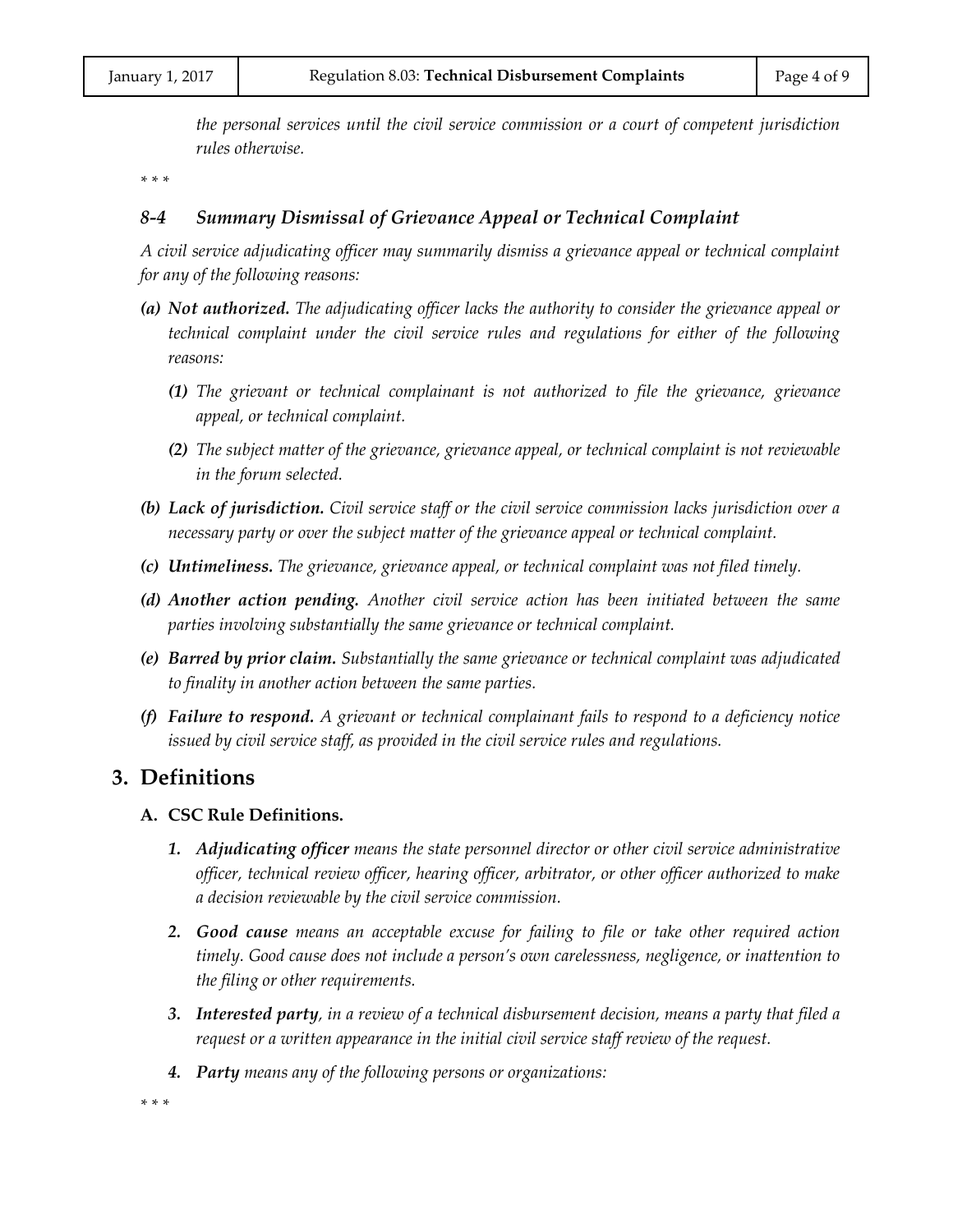- *(d) Party, in a review of a technical disbursement decision, means any of the following:*
	- *(1) The appointing authority that files a request under rule 7-6 [Prior Written Approval by Civil Service Staff] or rule 7-7 [Preauthorized Approval] regarding disbursements for personal services.*
	- *(2) An exclusive representative of a classified employee with a direct interest in the technical disbursement decision.*
	- *(3) A nonexclusively represented classified employee with a direct interest in the technical disbursement decision.*
	- *(4) A limited recognition organization appearing on behalf of a classified employee with a direct interest in the technical disbursement decision.*
	- *(5) The office of the state employer.*
	- *(6) Any other person or organization with a demonstrable special interest in the technical disbursement decision who (1) petitions to participate in the civil service staff review and (2) is authorized by the civil service staff to participate in the review.*
- *5. Technical complainant means any of the following persons when directly affected and aggrieved by a technical decision:*
	- *(a) An applicant for employment.*
	- *(b) A classified employee.*
	- *(c) An appointing authority.*
	- *(d) The office of the state employer.*
	- *(e) Any other person or organization specifically authorized by civil service rule or regulation to file a technical complaint.*
- *6. Technical complaint means a written complaint that a technical decision (1) violated article 11, section 5, of the Michigan constitution, (2) violated a civil service rule or regulation, or (3) was arbitrary and capricious.*
- *7. Technical decision includes each of the following individual decisions:*

*\* \* \**

*(b) Technical disbursement decision means a civil service staff decision authorized under rule 7-6 [Prior Written Approval by Civil Service Staff] or rule 7-7 [Preauthorized Approval] regarding disbursements for personal services.*

*\* \* \**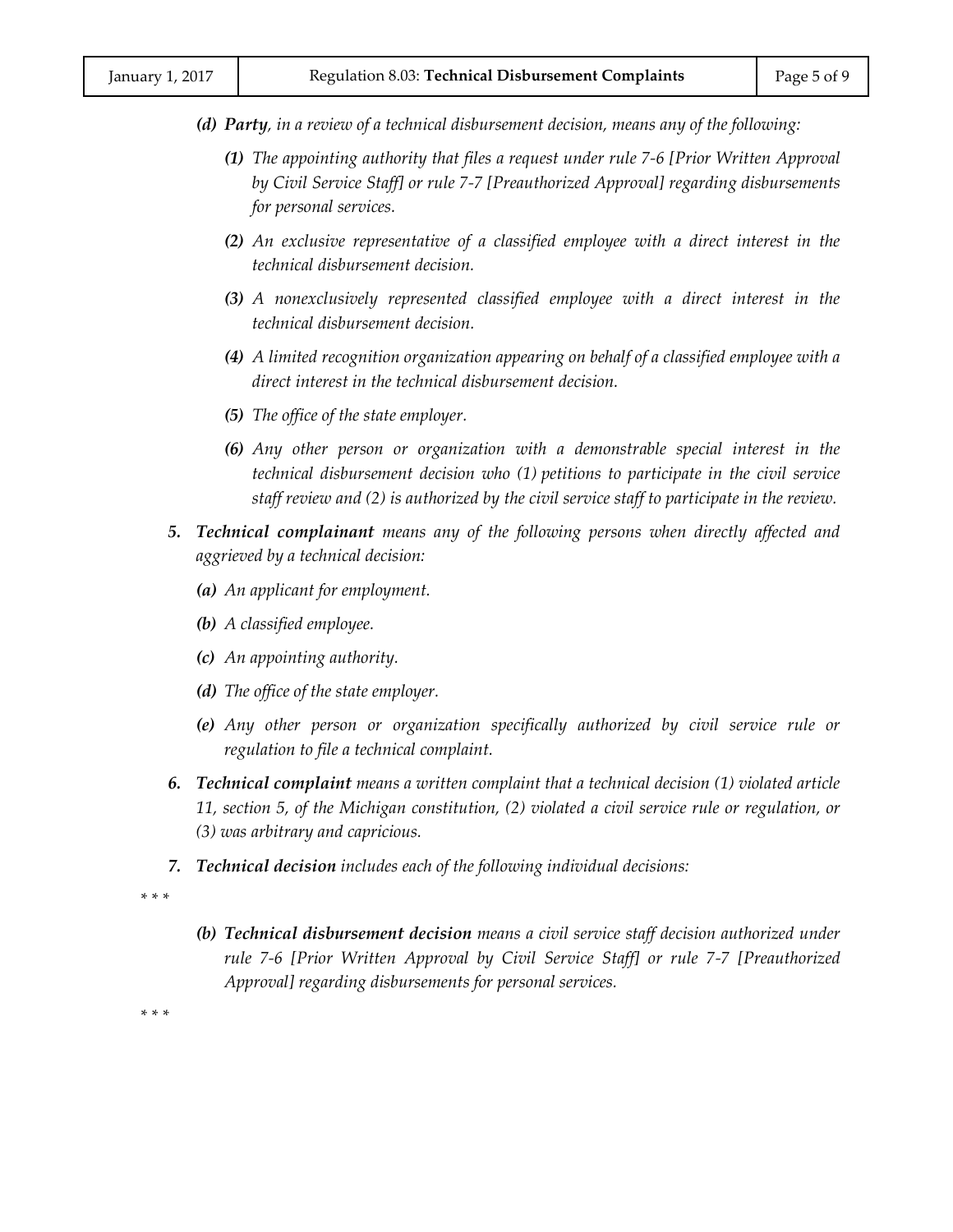# **4. Standards**

### **A. Filing Complaints on Preauthorized Services.**

- 1. Any complaint regarding the use of the preauthorized approval process or any disbursements for personal services made or authorized under the preauthorized approval process may be brought only under the procedure authorized in rule 7-9.
- 2. Any complaint regarding a technical decision to add personal services to the preauthorized list may be brought only by an interested party under the technical complaint procedures in rule 8-3 and this regulation.

### **B. Filing Complaints on Nonpreauthorized Services.**

- 1. **Authorized to Complain.** Only an interested party who participated in the timely submission of all relevant data and information at the initial staff review may file a technical disbursement complaint with the Office of Technical Complaints. The technical disbursement complaint must be submitted using the Technical Complaint form (CS-212) t[o MCSC-OTC@mi.gov.](mailto:MCSC-OTC@mi.gov)
- 2. **Complaint.** The technical complaint is the final opportunity for the complainant to offer new evidence into the administrative record without needing to demonstrate a legal basis to add the evidence. The complaint must include the following:
	- a. All information required in part A of the CS-212 for each complainant.
	- b. A clear and concise description of the technical decision being complained of in Part B of the CS-212, including any additional information required in the instructions for the form.
	- c. A complete statement of why the technical decision (1) violated article 11, section 5 of the Michigan Constitution; (2) violated a Civil Service rule or regulation; or (3) was arbitrary and capricious.
	- d. All documentary evidence that the complainant believes supports the technical complaint.
	- e. A clear statement of the desired outcome of the complaint. The outcome must be within the authority of Civil Service staff to grant.
	- f. The signature of each complainant. A signature can be a scanned document of an actual signature or the complainant's typed name followed by "/s/" (e.g., "John Doe  $\frac{s}{''}$ .
	- g. The name, mailing address, and email address of the complainant's representative, if any.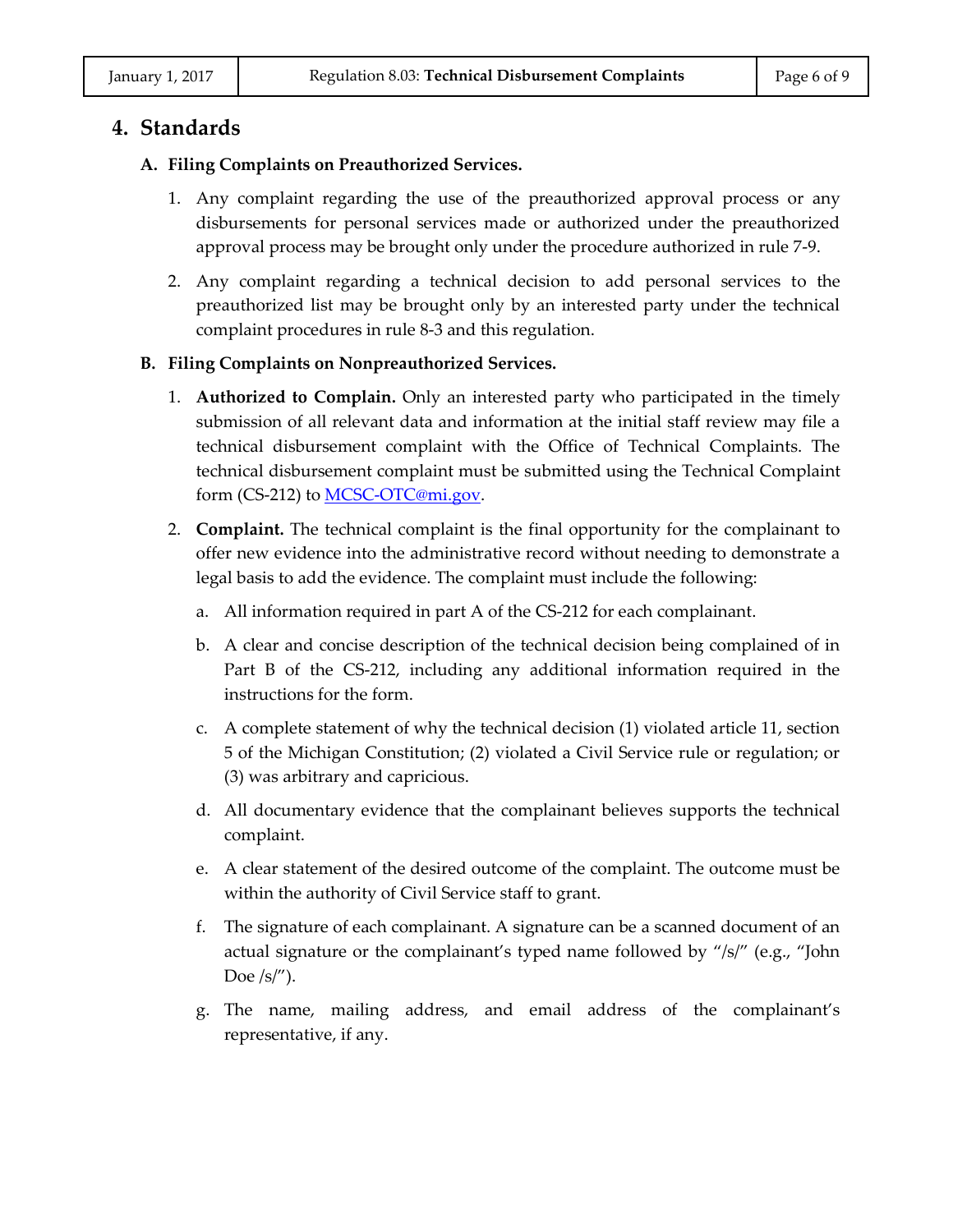#### **C. Time Limits.**

To be timely, the complaint must be **received** by the Civil Service Office of Technical Complaints within 14 calendar days after the date the technical disbursement decision was issued.

### **D. Extension.**

The technical review officer may grant an extension to file if, before the filing deadline passes, the technical complainant shows sufficient justification for the extension.

### **E. Administrative Denial of Complaint.**

- 1. **Reasons for Administrative Denial.** In addition to the grounds in rule 8-4, a technical disbursement complaint may be administratively dismissed without prior notice for the following reasons:
	- a. The complaint fails to set forth allegations with sufficient particularity to permit review.
	- b. The complaint involves one or more of the following actions, decisions, and matters that are not subject to review:
		- (1) Michigan Civil Service Commission rules.
		- (2) Civil Service regulations, standards, and procedures.
	- c. The complaint fails for other good and sufficient reason to warrant further review.

### **F. Technical Review Decisions.**

- 1. **Technical Review Process.** A technical review officer is not authorized to conduct a hearing, but may meet with the complainant or other interested parties to discuss the complaint. Decisions of the technical review officer shall be based on the technical expertise of the technical review officer and a *de novo* review of all submissions of interested parties, agency records, and Civil Service rules and regulations.
- 2. **Decision of the Technical Review Officer.** The decision of a technical review officer shall contain notice of the right of interested parties to file an application for leave to appeal to the Civil Service Commission, as provided in regulation 8.05.

### **G. Implementing Technical Review Decisions.**

1. **Technical disbursement review.** A final technical decision on a technical disbursement complaint is effective as follows:

### a. **Request approved.**

(1) If an initial Civil Service staff decision approving a request became effective under rule 7-6.3, a decision of a technical review officer also approving the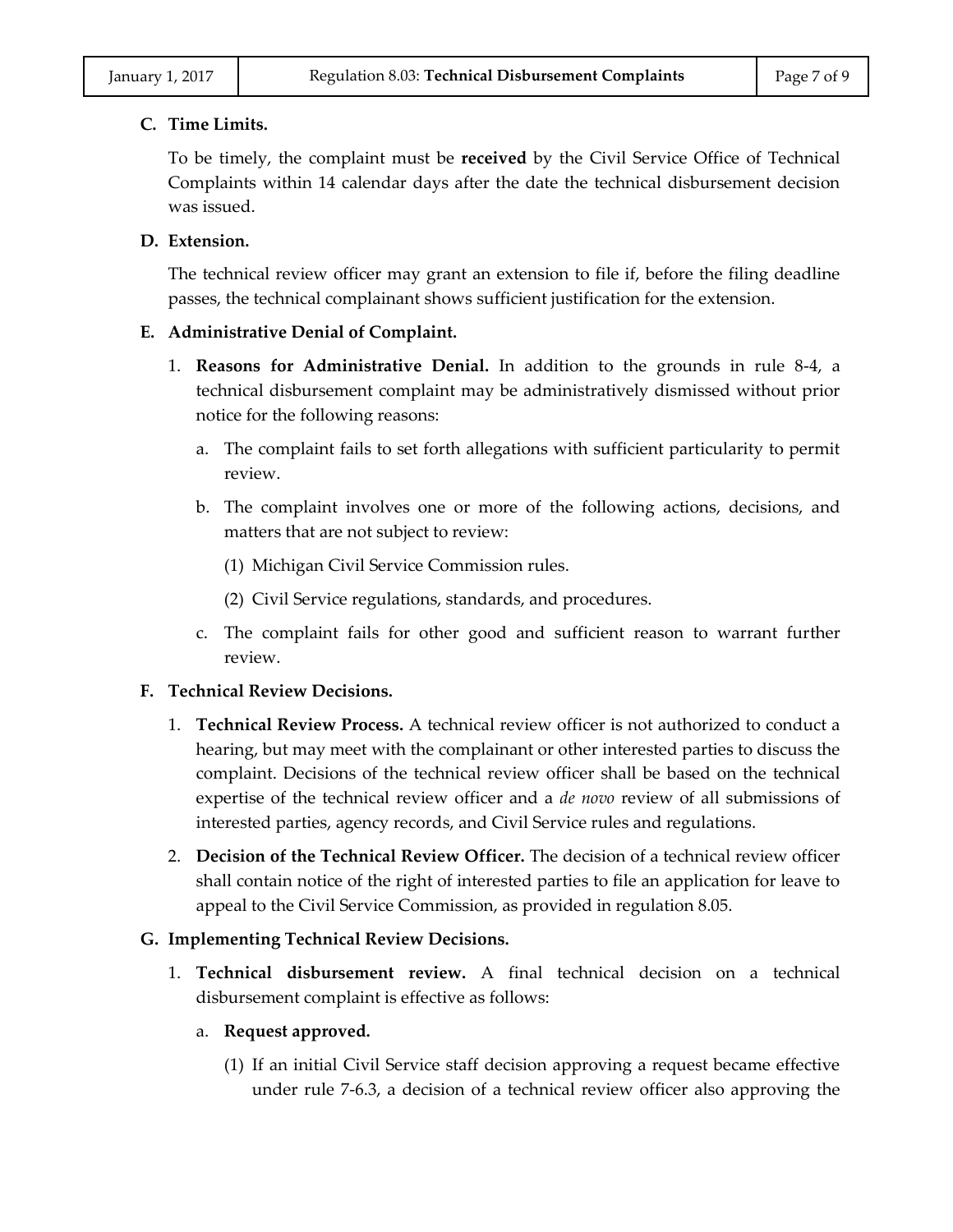request is effective immediately. The appointing authority may continue to make disbursements for the personal services until the Civil Service Commission or a court of competent jurisdiction rules otherwise.

- (2) If Civil Service staff initially denied a request, a technical review decision approving a request is effective 15 calendar days after the date the decision is issued, unless a later date is specified in the decision. An interested party intending to appeal the technical review decision to the Civil Service Commission may file a request that the State Personnel Director order the effective date of the decision stayed pending appeal. The request for a stay must be filed within 14 calendar days after the date the technical review decision is issued. The director may stay the effective date of the technical review decision pending appeal to the Commission if the director determines that (1) it is unlikely that the request meets any of the standards for approval and (2) a stay is in the best interests of the classified service.
- b. **Request denied.** If Civil Service staff initially approved a request, a technical review decision disapproving the request is final and binding on the parties 29 calendar days after the date the decision is issued, unless either (1) the decision provides for a later effective date or (2) an interested party files a timely application for leave to appeal to the Civil Service Commission within 28 calendar days after the date the decision was issued. If an interested party files a timely application for leave to appeal, the effective date of the technical review decision is automatically stayed and the appointing authority may continue to make disbursements for the personal services until the Commission or a court of competent jurisdiction rules otherwise.

| o. Procedures                     |                                                                                                                                                       |
|-----------------------------------|-------------------------------------------------------------------------------------------------------------------------------------------------------|
| Responsibility                    | Action                                                                                                                                                |
| Civil Service                     | 1. Mails technical decision to interested parties.                                                                                                    |
| Complainant                       | 2. Prepares technical complaint and submits to the Office of Technical<br>Complaints at MCSC-OTC@mi.gov.                                              |
| Office of Technical<br>Complaints | 3. Upon receipt of the technical complaint, conducts preliminary review<br>to determine timeliness and sufficiency of the complaint.                  |
|                                   | 4. If the complaint is untimely or fails to meet the requirements of this<br>regulation, dismisses the technical complaint.                           |
|                                   | 5. If the complaint is properly submitted, obtains additional information<br>from the appointing authority and other interested parties, if required. |
|                                   | 6. If necessary, meets with the technical complainant and any other<br>interested parties to review and discuss the complaint.                        |

# **5. Procedures**